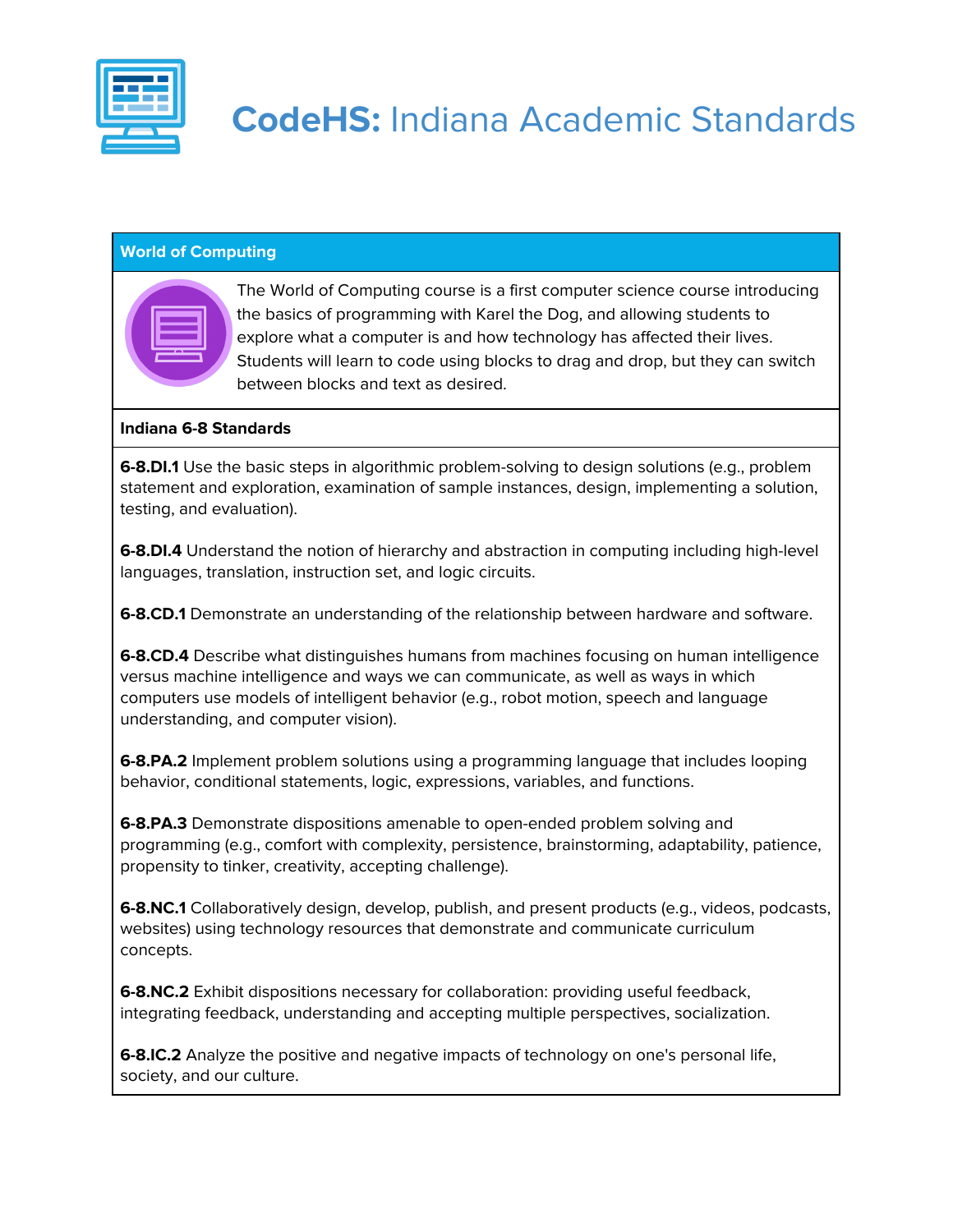

## **CodeHS:** Indiana Academic Standards

## **Introduction to the Internet**



The Introduction to the Internet course is a first computer science course introducing the basics of the basics of designing a web page, and how information and images are represented with computers, and the design and structure of the Internet. Students will create a portfolio on the web of projects they build throughout the course.

#### **Indiana 6-8 Standards**

**6-8.DI.3** Represent data in a variety of ways (e.g., text, sounds, pictures, and numbers), and use different visual representations of problems, structures, and data (e.g., graphs, charts, network diagrams, flowcharts).

**6-8.CD.3** Describe the major components and functions of computer systems and network.

**6-8.PA.3** Demonstrate dispositions amenable to open-ended problem solving and programming (e.g., comfort with complexity, persistence, brainstorming, adaptability, patience, propensity to tinker, creativity, accepting challenge).

**6-8.NC.1** Collaboratively design, develop, publish, and present products (e.g., videos, podcasts, websites) using technology resources that demonstrate and communicate curriculum concepts.

**6-8.NC.2** Exhibit dispositions necessary for collaboration: providing useful feedback, integrating feedback, understanding and accepting multiple perspectives, socialization.

**6-8.IC.2** Analyze the positive and negative impacts of technology on one's personal life, society, and our culture.

**6-8.IC.4** Describe ethical issues that relate to computers and networks (e.g., security, privacy, ownership, and information sharing), and discuss how unequal distribution of technological resources in a global economy raises issues of equity, access, and power.